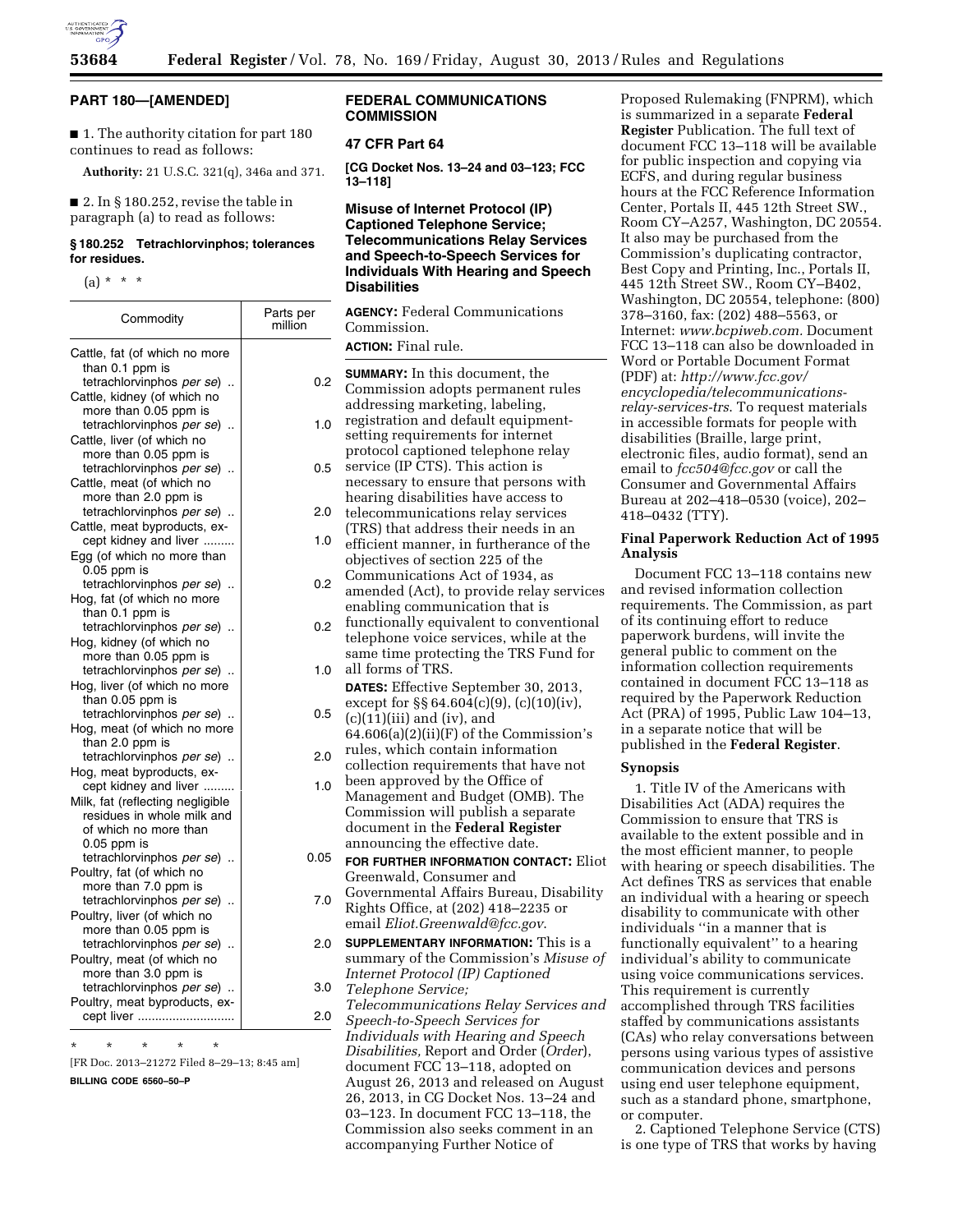a person who is hard of hearing dial the number she or he wishes to call. The CTS user's phone is automatically connected to a captioned telephone CA at the same time she or he reaches the called party. Once connected, the CA revoices everything the called party says into a voice recognition program that automatically transcribes those words into captions. The captions then are transmitted directly to the caller and are displayed on a captioned telephone device, a computer, or a smartphone. The service also provides captions for incoming calls that are placed using designated phone numbers. The Commission approved compensation for CTS, which allows calls to be made over wireless or wireline devices using the public switched telecommunications network (PSTN) or voice over Internet protocol (VoIP), in Telecommunications Relay Services and Speech-to-Speech Services for Individuals with Hearing and Speech Disabilities, Declaratory Ruling, CC Docket No. 98–67, published at 68 FR 55898, September 29, 2003 (*CTS Declaratory Ruling*). IP CTS, by which the user utilizes an Internet Protocol-enabled device or Internetenabled software to simultaneously listen to the other party and read captions of what that party is saying, was approved in 2007. Telecommunications Relay Services and Speech-to-Speech Services for Individuals with Hearing and Speech Disabilities, CG Docket No. 03–123, Declaratory Ruling, published at 72 FR 6960, February 14, 2007 (*IP CTS Declaratory Ruling*).

3. In 2012, the Commission witnessed an unusually steep increase in the growth of IP CTS minutes. This sudden and unprecedented escalation raised serious concerns for the Commission that threatened to overwhelm and, therefore, jeopardize the Fund for all forms of TRS if not immediately addressed. In order to protect the Fund, on January 25, 2013, the Commission took swift and immediate action, in Misuse of Internet Protocol (IP) Captioned Telephone Service; Telecommunications Relay Services and Speech-to-Speech Services for Individuals with Hearing and Speech Disabilities, CG Docket Nos. 13–24 and 03–123, Order and Notice of Proposed Rulemaking, published at 78 FR 8032, February 5, 2013 (*IP CTS Interim Order*) to prohibit, on an interim basis, provider practices that appeared to be directly causing the sharp increase in IP CTS usage by individuals who did not need this service to communicate in a functionally equivalent manner. The interim rules also included a

requirement that providers set equipment to a default captions-off setting, and certain registration and certification requirements. In an accompanying Notice of Proposed Rulemaking (NPRM), published at 78 FR 8090, February 5, 2013, the Commission sought comment on whether to make permanent, revise, or eliminate the interim rules. In addition, the NPRM sought comment on a range of additional matters pertaining to the provision of IP CTS, including whether to extend the self-certification requirements to existing users; whether to adopt quantitative threshold requirements for IP CTS eligibility; whether professional certification by individuals attesting to their eligibility in order to get a free IP CTS device should be made under penalty of perjury; whether to prohibit the free or significantly subsidized distribution of end user equipment by IP CTS providers; whether to adopt a labeling requirement for end user equipment restricting its use to eligible persons with hearing disabilities; whether the Commission should amend its speed of answer rules for IP CTS in light of the default-off rule; whether to require potential IP CTS providers to describe how they will ensure compliance with the self-certification rules as a precondition to receiving certification; and whether the Commission should link provider compensation to compliance with the Commission's new rules on certification and restrictions on rewards and free equipment.

4. *Legal Authority.* Section 225(b) of the Act directs the Commission to ensure that relay services are available to persons with hearing and speech disabilities ''to the extent possible and in the most efficient manner.'' 47 U.S.C. 225(b)(1) of the Act. Further, section 225(d) of the Act instructs the Commission to adopt regulations implementing section 225, including regulations ''establish[ing] functional requirements, guidelines, and operations procedures for [TRS],'' 47 U.S.C.  $225(d)(1)(A)$ , as well as mandatory ''minimum standards'' governing the provision of TRS, 47 U.S.C. 225(d)(1)(B). The Commission found that these provisions authorized the interim rules adopted for IP CTS, and the Commission now concludes that they likewise authorize the final rules adopted in this order.

5. In directing the Commission, ''[i]n order to carry out the purposes established under section 151 of the Act,'' to ensure the availability of TRS ''to the extent possible and in the most efficient manner,'' Congress qualified the objective of making TRS ''available''

by using the caveats ''to the extent possible'' and ''in the most efficient manner,'' granting the Commission discretion in implementing that provision. 47 U.S.C. 225(b)(1). Moreover, the Commission has authority to balance the goals of section 225 of the Act when implementing that provision. Likewise, in ''establish[ing] functional requirements, guidelines, and operations procedures,'' 47 U.S.C.  $225(d)(1)(A)$ , and mandatory "minimum standards,'' for TRS, 47 U.S.C. 225(d)(1)(B), the Commission must act, consistent with its mandate, to ensure that TRS is made available ''in the most efficient manner.'' 47 U.S.C. 225(b)(1). In this regard, the Commission can take steps to ensure that federal funding for usage of a particular relay service is limited to users that genuinely need that relay service, and preclude federal funding for users that do not have such a need-whether because they can use ordinary voice telephone service or because an alternative (such as amplification) would meet their needs.

6. In the *IP CTS Interim Order,* the Commission described various marketing practices by which an IP CTS provider had been offering monetary rewards for the referral of customers who signed up for the installation of the provider's IP CTS equipment. These rewards were being given by the provider to its customers, members of the general public, and to hearing and health care professionals, such as audiologists. The Commission found in the *IP CTS Interim Order* that such incentive programs, the growth of which appears to have coincided with the sudden and unexpected spike in IP CTS usage, may well have been incenting consumers to use the service whether or not it was actually needed. More specifically, by enabling potential customers and third parties to earn money or any other reward either directly or for their friends or charitable organizations, these incentive programs would, if not prohibited, continue to encourage IP CTS use by individuals who do not need it to obtain functionally equivalent telephone service. The Commission found good cause to justify the immediate adoption of an interim rule prohibiting these referrals for rewards programs and any other form of direct or indirect inducements, to subscribe to or use, or encourage subscription to or use of, IP CTS. The rule is consistent with the types of actions the Commission previously has taken to restrict financial incentives determined to be impermissible, including those made in exchange for signing up for or using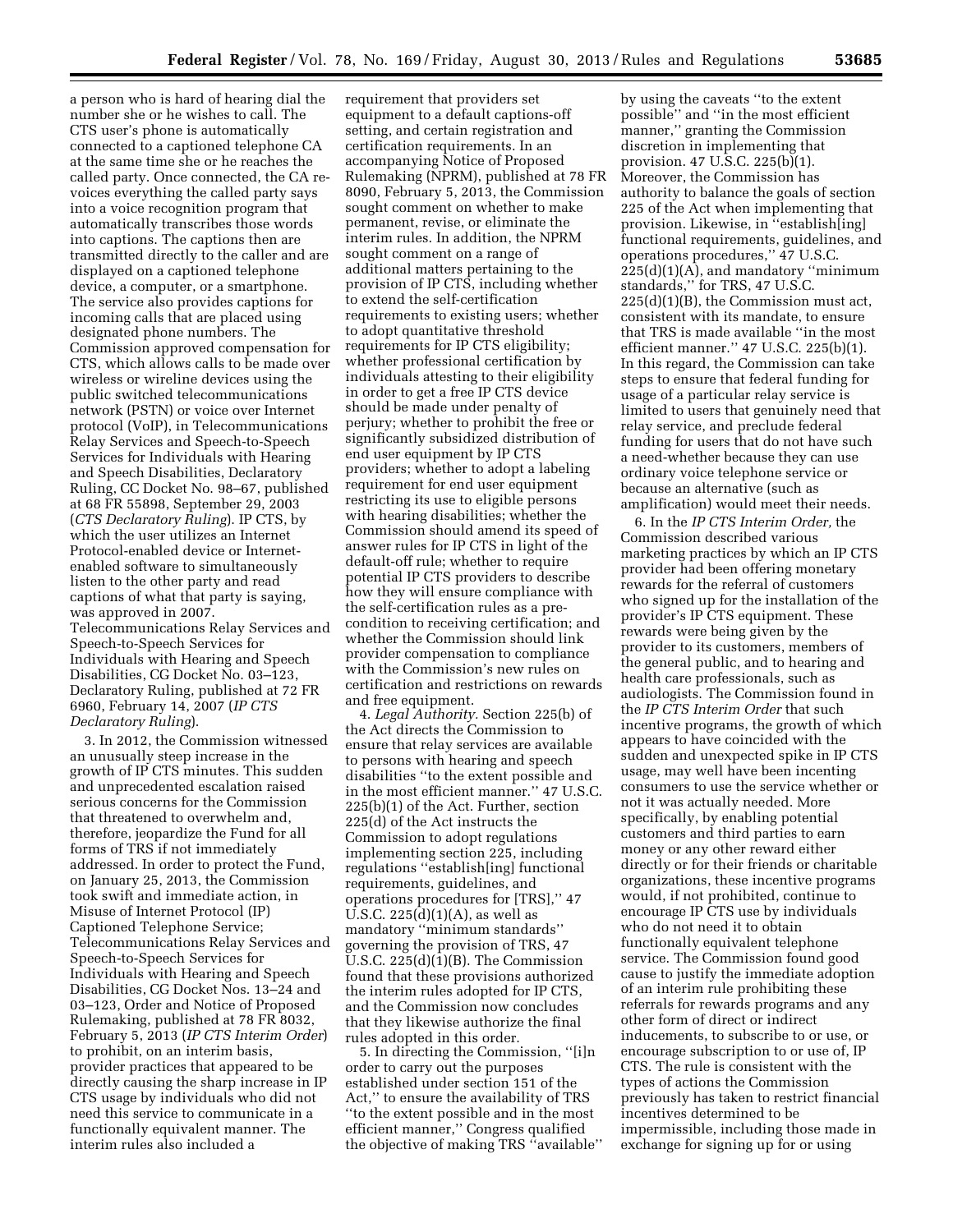TRS. *See, e.g.,* Telecommunications Relay Services and Speech-to-Speech Services for Individuals with Hearing and Speech Disabilities, CC Docket No. 98–67 and CG Docket No. 03–123, Declaratory Ruling, published at 70 FR 9239, February 25, 2005 (*2005 Financial Incentives Declaratory Ruling*).

7. In document FCC 13–118, the Commission adopts on a permanent basis this interim rule prohibiting IP CTS providers from providing referrals for rewards programs, as well as any other provider programs that offer or provide payments or incentives to sign up or use this service, although it revises the language of the interim rule in certain important respects. The Commission finds that registration incentives raise particular concerns for IP CTS due to the unique characteristics of this service. As IP CTS does not require special skills such as sign language, is generally automated and invisible to the calling parties, and allows a conversation to flow without interruption, and as IP CTS phones offer many, if not all, of the same features and functions of conventional phones, consumers can subscribe to and use IP CTS without sacrificing any ordinary voice communication functionality. As a result, consumers are less likely to ''self-screen'' in choosing whether to subscribe to IP CTS, than in choosing whether to subscribe to other forms of TRS. Ensuring that IP CTS is made available ''in the most efficient manner'' to those consumers who actually need it requires special attention to the manner in which this unusually transparent service is marketed to consumers. The rule also prohibits the offering or provision of incentives to third parties, such as audiologists and other hearing health professionals, to increase consumer registration for or use of IP CTS. These incentives are likely to waste the Fund's resources on payments for services used by individuals who may not need the service and therefore are inconsistent with the goals and objectives of section 225 of the Act. The final rule is written, however, to ensure that the rule cannot be construed to prohibit advertising and noncommercial speech-something the Commission never intended to prohibit. The rule also adjusts the terminology to prohibit direct or indirect ''incentives'' ''register for'' rather than ''inducements'' for ''subscription to'' or use of IP CTS. The term ''incentives'' is more consistent with the *2005 Financial Incentives Declaratory Ruling* and better captures the Commission's intent to prohibit any kind of reward for signing up such users or getting them to use the service, rather

than prohibit outreach and advertising conducted to educate potential users about this service. The term ''register'' more accurately describes the way a consumer signs up to use IP CTS than does the term ''subscription.'' The final rule also clarifies that the incentives prohibition does not apply to the relationship between an IP CTS provider or equipment distributor and an equipment retailer, where the retailer is not a hearing health professional. Where the retailer is not a professional on whom a consumer may rely for objective advice on solutions for hearing loss, consumers are less likely to be unduly influenced to purchase equipment that they do not need.

8. The Commission also finds that joint marketing arrangements between IP CTS providers and professionals upon whom consumers potentially rely for advice in regard to their hearing loss violate the prohibition of referrals for rewards and other incentives. The Commission finds that joint marketing arrangements between IP CTS providers and such hearing health professionals are akin to a reward for a referral. Moreover, the joint marketing campaigns themselves could be perceived by the consumer as an endorsement of the IP CTS provider by his or her hearing health professional.

9. Finally, the Commission declines, in document FCC 13–118, to make a general determination regarding the scope of provider payments that will be denied when a provider fails to comply with the incentives prohibition. Instead, the Commission will make case-by-case determinations of the appropriate amount of withholdings. Moreover, the Commission will not allow third party certification to serve as a means of curing a provider's failure to comply with its prohibition of referrals for rewards and other incentives. The Commission advises that such providers may also be subject to other remedies, including but not limited to forfeitures and revocation of their certification to provide IP CTS pursuant to § 64.606(e)(2) of its rules.

10. Document FCC 13–118 also adopts on a permanent basis, with some modification, the interim rules relating to registration, certification, equipment and eligibility requirements. First, Commission amends the interim rule requiring that providers that give away, or sell at a cost of less than \$75, equipment to potential or existing IP CTS users must require such users to submit to the provider a certification from a professional that the user needs IP CTS in order to achieve functionally equivalent telephone service. The rule adopted in document FCC 13–118

prohibits TRS providers from receiving compensation from the Fund for any IP CTS minutes of use generated by IP CTS equipment that they distribute, directly or indirectly, for free or for less than \$75 to consumers after the effective date of the rule. The alternative of professional certification is thus eliminated. The prohibition also applies to any officer, director, partner, employee, agent, subcontractor, or sponsoring organization or entity (collectively ''affiliate'') of any TRS provider. Further, any type of arrangement by an IP CTS provider, directly or indirectly through any third party (other than through a state or local equipment distribution program), to distribute equipment at no charge or for less than \$75 to consumers is likewise prohibited. The Commission notes that many IP CTS devices are modern and attractive, and often provide enhanced sound amplification—features that are likely to entice consumers with or without hearing loss to seek their acquisition if they are given away for free or at low cost. Once the device is in a consumer's possession, consumers may routinely use the device with captions—as might others in the consumer's household even if they do not actually need the service for effective communication. In fact, the unobtrusive nature of IP CTS is such that consumers may not even be aware that captions are turned on or that they have the ability to turn them off. In this manner, the free distribution of such devices is likely to contribute to IP CTS usage by persons who do not have a sufficient degree of hearing loss to require this service to understand conversation over the phone. Paying at least \$75 for IP CTS equipment, by contrast, provides a concrete indication that the consumer has thought the transaction through sufficiently to have concluded that she or he needs IP CTS for effective communication.

11. In adopting this rule, the Commission also concludes that overall, as a practical matter, consumer selfscreening based on having to make a significant investment in equipment is likely to be a more effective approach to screening than is third-party certification. The Commission's interim rule, requiring certification by an independent professional when equipment is provided for free or for less than \$75, had been designed to prevent the distribution of IP CTS equipment to individuals who do not actually need IP CTS. However, experience with this approach suggests that it may not be very effective in achieving adequate screening of such individuals. Under the interim rule,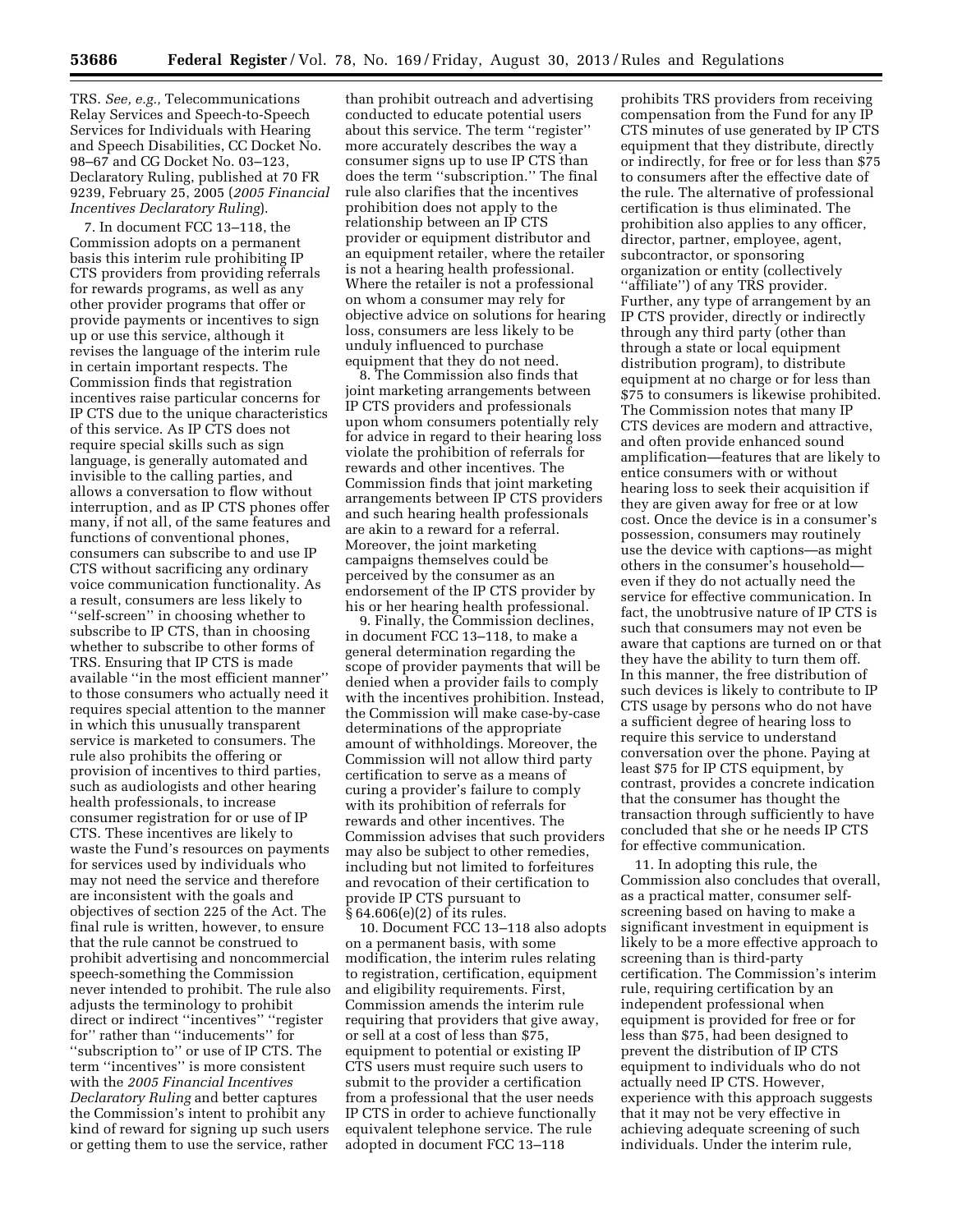determining whether a person qualifies for free or low-cost distribution of IP CTS necessarily involves the exercise of professional judgment by numerous individuals about whom the Commission has little information. The Commission cannot effectively oversee the performance of this important gatekeeping function by hundreds or thousands of hearing health and other professionals. Further, where free IP CTS phones have been offered directly or indirectly by a provider under the interim rules, the advertising for such phones continues to focus on the availability of a ''free'' IP CTS phone, with the need for third-party certification alluded to only vaguely, if at all. Thus, the professional's role is likely to change from helping the consumer select on their merits from a number of alternative assistive technologies, to accepting or vetoing a choice already made by the consumer, based on exposure to ads promoting the free availability of an IP CTS phone. Moreover, contrary to the Commission's clearly stated intent that the screening third party professional be independent of any provider, the Commission is aware of numerous instances in which sessions are arranged by a provider, to which consumers are invited to obtain a free hearing analysis and a free IP CTS phone at the same time and location. Professionals who participate in such sessions, whether for compensation, the prospect of meeting potential new clients, or for other reasons, are linked to the sponsoring provider (or are so perceived by potential customers and clients), and thus are not ''independent'' as contemplated by the interim rules.

12. Setting \$75 as the minimum price threshold represents a reasonable balancing of interests. There is record support for this amount, and it is high enough to deter a consumer from purchasing an item if he or she does not need it for communication, but not so high as to make the purchase of equipment overly burdensome. It is below the listed retail prices for the captioned telephones used with several IP CTS offerings. In addition, \$75 may be roughly comparable to the price of a good-quality ''specialty'' phone such as an enhanced amplification phone. The \$75 minimum price is also low enough to take into account the different financial circumstances of those who need IP CTS.

13. To ensure that information supporting provider compliance with this requirement is maintained and available for Commission review, providers must maintain, with each consumer's registration records, records describing any IP CTS equipment

provided, directly or indirectly, to such consumer and the amount paid for such equipment. Such records shall be maintained for a minimum of five years after the consumer ceases to obtain service from the provider.

14. The Commission finds this rule to be consistent with functional equivalence and the statutory goal to achieve full communications access by people with disabilities. The Commission has consistently distinguished between the provision of relay service, which is explicitly mandated under 47 U.S.C. 225, and the provision of equipment, which is not. Moreover, since users of voice communications services pay for equipment, there is no plausible basis for reading into the statute a restriction against requiring users of TRS to also pay for equipment. The Commission, however, places no restriction on the free distribution of equipment by state or local governmental programs, which are relatively neutral parties that can objectively screen consumers for their eligibility in the program. The availability of such free or discounted equipment in most states will help to fulfill Congress's and the Commission's goals of ensuring the widespread availability of IP CTS to individuals who can benefit from the service.

15. The Commission also applies this restriction to software and applications, *e.g.,* for mobile phone or computer users of IP CTS. As with hardware, because of the ease and convenience of using IP CTS, persons who do not have a sufficient degree of hearing loss to require this service to understand conversation over the phone (or who do not have any hearing loss at all) could find this service desirable for reasons such as creating a transcript or making calls in noisy locations. Absent the restriction, free or *de minimis* cost IP CTS software would be widely promoted by IP CTS providers in the same way as free IP CTS equipment has been. From the providers' perspective, the more users that sign up to acquire IP CTS software and applications, the more compensation the provider may seek to collect from the Fund, at no cost to the user. The Commission thus disagrees with commenters who argue that consumers would not download and use applications and software that they do not need, and that because software, updates, and applications are generally free or available at a low cost, the incentive for a consumer to accept a valuable phone for free generally does not apply to software. Offering such software for free or for less than \$75 has the potential effect of attracting customers who might not need to use

the service, which is inconsistent with the purpose of the TRS program. The Commission does not, however, consider it necessary to proscribe the provider practice of permitting consumers who are already registered users of their service to download mobile applications or other software for free. Once the user has made the initial investment in an IP CTS device, or has been deemed eligible for the provision of a device by a state EDP, the Commission believes that the risk that such a user is ineligible for IP CTS is substantially reduced. New users without IP CTS telephones will be required, however, to make a one-time payment of at least \$75 for the initial software or application in order for IP CTS service to that user to be compensable from the Fund.

16. The rules adopted in document FCC 13–118 also require each IP CTS provider, in order to be eligible for compensation from the Fund for providing service to new IP CTS users, to register each new IP CTS user. Specifically, the rule requires, as part of a registration process required for both new and existing consumers, that each provider secure from each consumer the consumer's name, address and telephone number and a selfcertification form, signed under penalty of perjury, stating that the consumer (1) has a hearing loss that necessitates use of captioned telephone service, (2) understands that the captions on captioned telephone service are provided by a live communications assistant who listens to the other party on the line and provides the text on the captioned phone, (3) understands that the cost of captioning each IP CTS call is funded through a federal program, and (4) will not permit, to the best of the consumer's ability, persons who have not registered to use IP CTS to make captioned telephone calls on the consumer's registered IP captioned telephone service or device. Document FCC 13–118 amends slightly the language needed for self-certification from that in the interim rule, to ensure that IP CTS consumers fully understand the certification, and to have the consumer certify that he or she will not permit individuals who are not registered to use the service. The Commission further makes permanent the requirements that such selfcertification be made on a form separate from any other user agreement (such as on a separate page); that it bear a separate signature specific to the selfcertification; and that the signature be made under penalty of perjury. The interim rule's requirements for self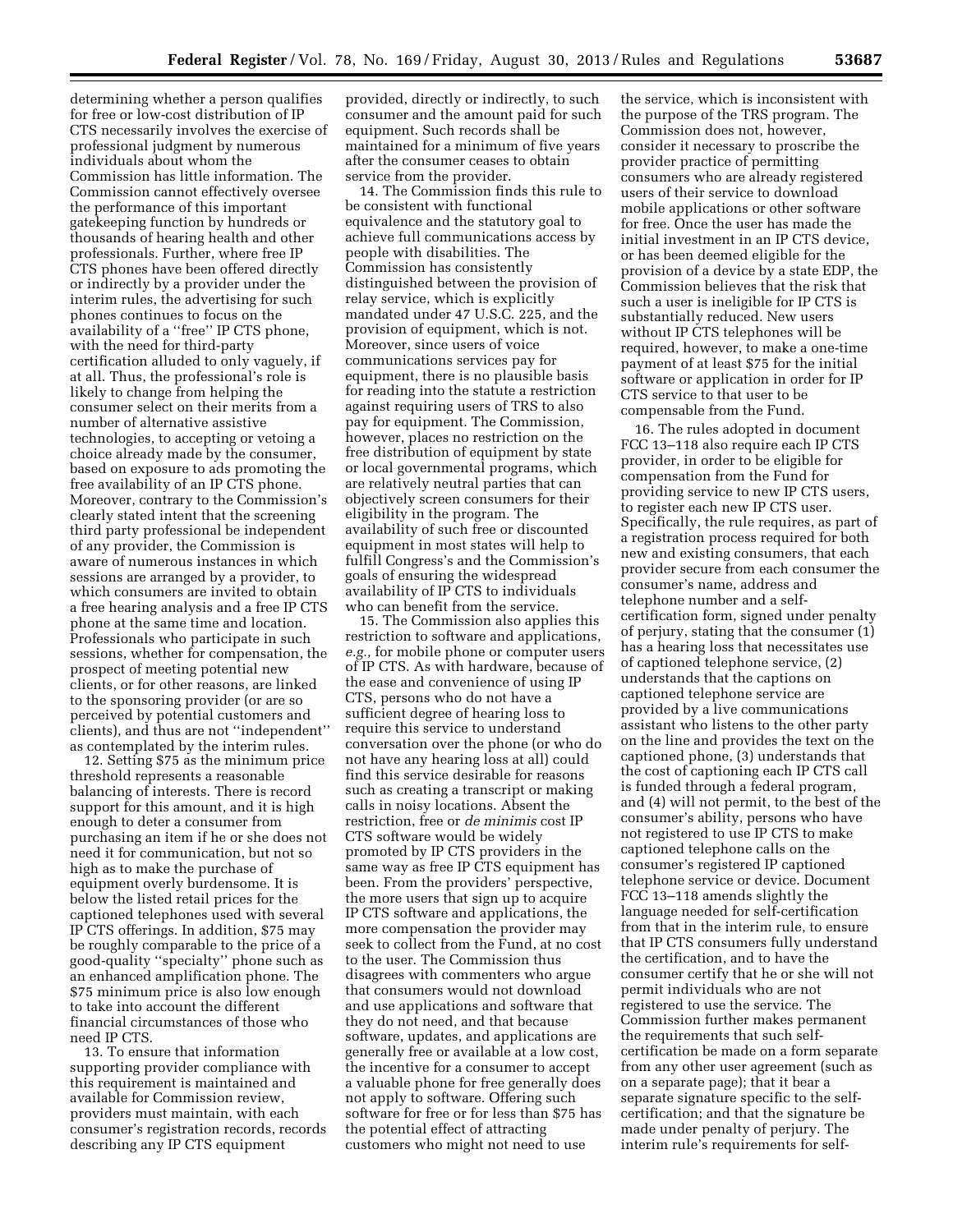certification are also modified to permit a user's spouse or person with legal custody or power of attorney for the user to sign the certificate, for users who are not competent to sign a legal document. The Commission finds that the registration required in the *IP CTS Interim Order* for new users, together with the mandate that consumers selfcertify under penalty of perjury their eligibility to use IP CTS, will help prevent the registration of individuals who do not need captions to obtain functionally equivalent telephone service. Such registration is already required of other IP-enabled forms of TRS, and is a logical and useful means to ensure that only those individuals who are truly eligible for different forms of TRS are allowed to use these services.

17. The Commission also adopts a new rule requiring providers to register all existing IP CTS consumers within 180 days. Although the Commission proposed in the *IP CTS Interim Order*  that all existing IP CTS users must be registered within a 90-day period, the rule adopted in document FCC 13–118 requires providers to register and obtain certification from their existing users within 180 days of the rule's effective date. A 180-day deadline will strike the appropriate balance between removing ineligible individuals from this service and allowing eligible individuals to continue using it. The longer registration period of 180 days will allow providers the time necessary to complete the registration process and prevent the loss of eligible users because of an inability to register on time. IP CTS providers that fail to register existing users within this period will not be compensated for service to any unregistered users, or to any users who fail to provide the required selfcertification, immediately upon expiration of this period. For existing consumers who received their equipment for free or at a price below \$75 directly from an IP CTS provider, prior to the effective date of the interim rules, the Commission also requires that the provider obtain from the consumer either a payment of \$75 or a certification from an independent, third party professional, made under penalty of perjury, that (1) the consumer has a hearing loss that necessitates use of captioned telephone service, and (2) the third party professional understands that the captioning on captioned telephone service is performed by a live CA and is funded through a federal program. In addition, providers must require consumers to obtain and provide the professional's name, title, address, telephone number, and email address. If

the equipment was obtained from a source other than a provider or an equipment distribution program administered by a state or local government) for free or at a price below \$75, prior to the effective date of the interim rules, the provider must obtain the above third party professional certification and related information about the third party professional. Third party professionals must be qualified to evaluate hearing loss. The third party professional may not have been referred to the IP CTS user directly or indirectly by any TRS provider or affiliate. The third party professional also may have no relationship with a TRS provider, and the TRS provider may play no role in acquisition of the third party professional certificate.

18. Registration and certification must be obtained from existing users within 180 days of the effective date. Providers that do not meet these deadlines will not be compensated for services to unregistered users. To ensure that information supporting the eligibility of users continues to be available for Commission review, the rule requires that records of all new and existing consumers' registration and selfcertification, with all the information required to be included in such certifications, be maintained for a minimum of five years after the consumer ceases to obtain service from the provider. The Commission also makes permanent its interim rule requiring each IP CTS provider to maintain the confidentiality of registration and certification information that it acquires, and to not disclose such registration and certification information except as required by law. Finally, the Commission rule requires that applicants seeking certification as IP CTS providers must submit to the Commission a description of how they will ensure that they do not request or collect payment from the TRS Fund for service to users who do not satisfy the registration and certification requirements, and establish that they have adequate measures and procedures in place to ensure that they will seek payment for serving only eligible users who satisfy the registration and certification requirements.

19. The Commission declines to adopt a specific quantitative threshold to determine eligibility to use IP CTS. The majority of commenters, including providers, consumers, and telecommunications carriers contributing to the Fund, express opposition to quantitative threshold eligibility requirements based on decibel levels to determine IP CTS

eligibility. The Commission is persuaded by the commenters' concerns that the use of a specified decibel level of hearing loss does not take into account all other factors that may contribute to an individual's difficulty in understanding speech on a telephone. Thus, at this time, the Commission is not persuaded that it can readily identify bright-line eligibility thresholds for which the benefits in protecting the Fund outweigh the costs, including the potential for excluding users for whom use of IP CTS otherwise would be consistent with section 225 of the Act and Commission policy. Nevertheless, the Commission will continue to monitor IP CTS provider practices and usage.

20. The Commission concludes in Document FCC 13–118 that a printed label to be adhered to the IP CTS device itself is the best approach for supplementing other information made available to IP CTS users on the need to limit use of the device only to registered IP CTS users, and is appropriate to further prevent casual or inadvertent use of IP CTS. However, for softwarebased IP CTS on mobile phones, laptops, tablets, computers or other similar devices, the Commission concludes that a printed label is impractical. Instead, IP CTS providers must ensure that, each time the consumer logs into the application, the notification language shown above appears in a conspicuous location on the device screen immediately after login. The Commission rule adopts a shorter notice than that proposed in the NPRM, and requires that IP CTS providers ensure that any newly distributed IP CTS equipment has affixed to its face and in a conspicuous location, and in a clearly legible font, a label that contains the following brief statement:

# *Federal Law Forbids Anyone But Registered Users With Hearing Loss From Using This Phone With the Captions On*

The rule also requires any IP CTS provider that already has distributed IP CTS equipment to users as of the effective date of the final rule, to distribute the above equipment labels to such users within thirty (30) days after the effective date of the final rule, along with clear and specific instructions directing the users to place such labels on the face of their IP CTS equipment in a conspicuous location. Each IP CTS provider shall maintain, with each consumer's registration records, records stating whether the required label was affixed to such equipment prior to its provision to the consumer. Such records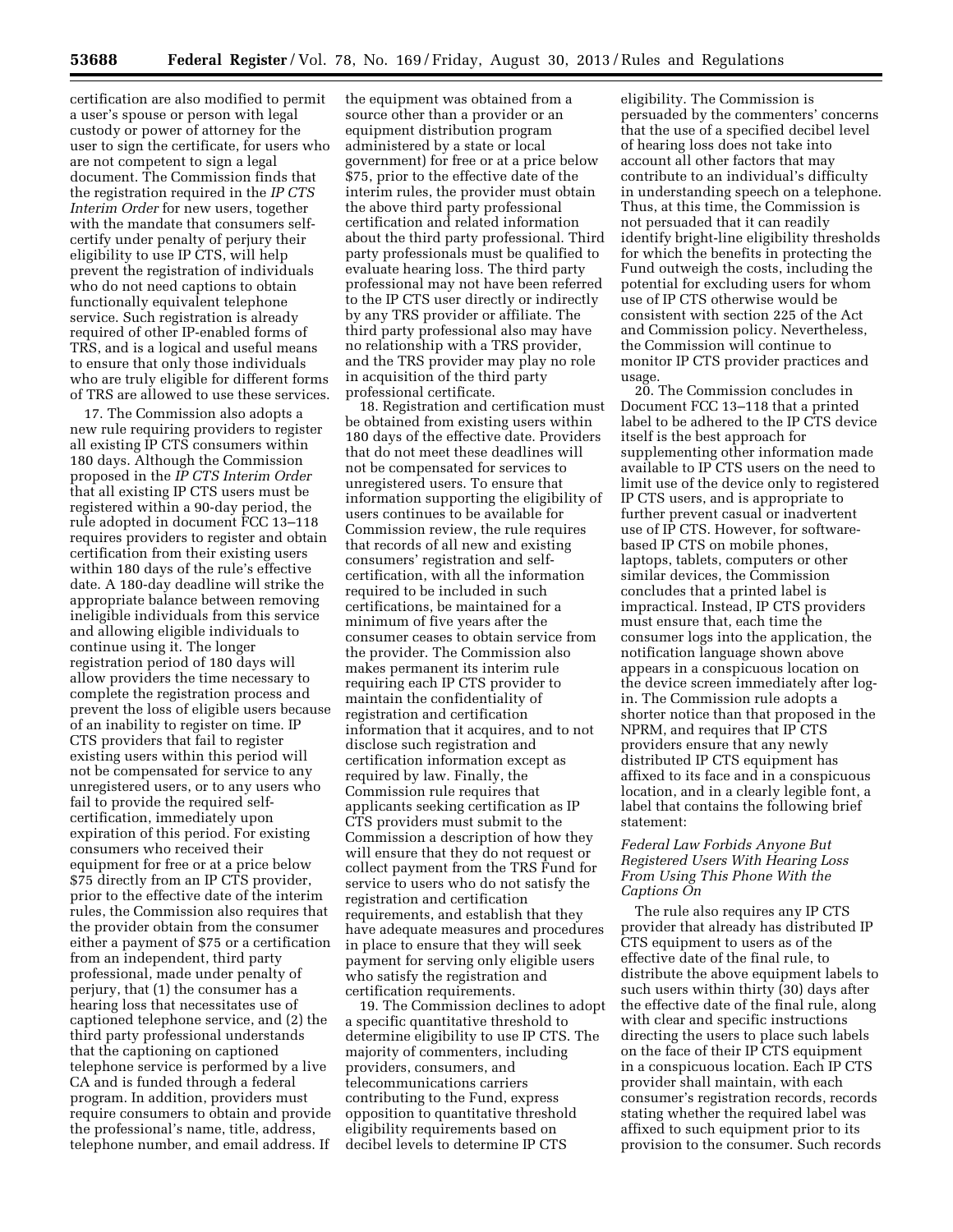shall be maintained for a minimum period of five years after the consumer ceases to obtain service from the provider.

21. In the *IP CTS Interim Order,* the Commission expressed concerns that IP CTS equipment with a default of automatically displaying captions (''default captions-on'') presented the risk that individuals who do not need CTS to communicate in a functionally equivalent manner might inadvertently use IP CTS when using the IP CTS telephone of an eligible IP CTS user, resulting in improper billing of the TRS Fund. To avoid such misuse and to safeguard the Fund, the Commission required, on an interim basis, that all providers ensure that equipment and software used in conjunction with their IP CTS have captions turned off as the default setting, and that users be required to affirmatively turn on the captions for each call. The Commission sought comment on whether it should make this interim rule permanent, and if so, whether it should be changed in any way. Despite opposition to the captions default off requirement, the Commission finds that, given the unusual characteristics of IP CTS relative to other relay services, it is reasonable and prudent to protect the viability of the Fund by requiring that equipment, software, and mobile applications used in conjunction with IP CTS have a default setting of ''captions off'' at the beginning of each call. Especially in light of the history of this service prior to the adoption of the interim rules, it may be that some currently registered IP CTS users do not actually need IP CTS for effective communication. Others may need captions in some circumstances, but not others. Accordingly, and because IP CTS is provided without interruption in the normal conversational flow and the captions do not interfere in any way with the consumer's ability to conduct a telephone call by voice in the ordinary manner, defaulting captions to ''on'' would mean that IP CTS may be provided to individuals who do not need it and the TRS Fund is inappropriately billed for the cost. The Commission concludes that a requirement to push one additional button when dialing or when receiving a call will become habit and will not interfere with the functional equivalence of the IP CTS experience for most users. The Commission recognizes, however, that the certain modifications to the interim rule are appropriate, as supported by extensive comments. The Commission is sensitive to comments that highlight the difficulties that some

users, especially users with a cognitive or mobility disability, are reportedly having with the default captions off requirement, and the concern that the rule might undermine the functional equivalence requirement of the ADA for these users. The Commission therefore amends the interim rule, to adopt a process for this unique group of users to obtain an exemption from the default-off requirement if the user has a cognitive or physical disability that significantly impairs the ability of the user to turn on captioning at the start of each call. To prevent abuse of this exception, the rule requires applicants seeking this exception to submit to their provider (1) a self-certification, dated and made under penalty of perjury, that the requirement to activate captioning at the start of each call significantly impedes the user's ability to make use of the captioned telephone service; and (2) a certification from an independent, third party licensed physician in good standing, dated and made under penalty of perjury, that the consumer has a physical or mental disability or functional limitation that significantly impedes the consumer's ability to activate captioning at the start of each call, including a brief description of the basis for such statement. In the event that the user is not competent to provide the required self-certification, such certification shall be made by the user's consumer's spouse or legal guardian or a person with power of attorney. A third-party, independent physician certification must include the physician's name, title, area of specialty or expertise, address, telephone number, and email address. In addition, the rule prohibits providers from accepting a certification from any physician who has been referred to the IP CTS user, either directly or indirectly, by any provider of TRS or any officer, director, partner, employee, agent, subcontractor, or sponsoring organization or entity of any TRS provider. In addition, the physician making such certification shall not have any relationship with and shall not have received any payment or other thing of value from the TRS provider or any affiliate of the TRS provider, with whom the individual seeking the exemption is requesting service. Additionally, the rule prohibits any provider from facilitating or otherwise playing a role, in any way, in the acquisition of such physician certifications. If any IP CTS provider facilitates certification by a third party physician, such IP CTS provider shall be subject to the potential array of consequences that arise from violations of TRS rules, including revocation of its

certification to provide IP CTS or other enforcement actions. IP CTS providers must maintain detailed records of all consumers who have submitted such certifications for five years, and report to the Commission on a monthly basis subject to confidentiality requirements, and such records shall include a list of all newly exempted consumers (with names redacted), the dates on which each consumer registered for IP CTS with the provider and was provided with IP CTS equipment with a default setting of captions on, the area of specialty or expertise of the certifying physician accompanying each hardship certification, and the basis for granting each hardship exception. The Commission requires each IP CTS provider to maintain the confidentiality of such exemption certification information, and shall also maintain the confidentiality of such information itself, and shall carefully review it to ensure that this exception to the rule is not abused.

22. For the purpose of limiting as much as possible the delay between when a user answers an incoming call and pushes the button to initiate captioning, the Commission modifies the interim rule by requiring that providers ensure that each IP CTS telephone they distribute includes a button, icon, or other comparable feature that is easily operable and requires only one step for the user to turn on captioning.

23. The Commission concludes that IP CTS software applications when used on mobile phones, laptops, tablets, and computers meet the underlying purpose of the captions off requirement because of the way these software products operate and how they are likely to be used. The Commission therefore rules that the captions off requirement is met by IP CTS software applications when used on mobile phones, laptops, tablets, and computers, provided that the following two conditions are satisfied: (1) Consumers must actively set up the IP CTS software feature by individually logging in with a unique ID and password that is provided only to the registered user; and (2) the default setting switches to "captions on" only for the limited session during which the user is logged on, rather than remaining on indefinitely. The Commission reserves the right to reconsider the manner in which it will apply the captions off requirement to these devices.

24. Several commenters raise concerns that in an emergency situation, individuals may not remember to activate the caption functionality when calling 911 services. The Commission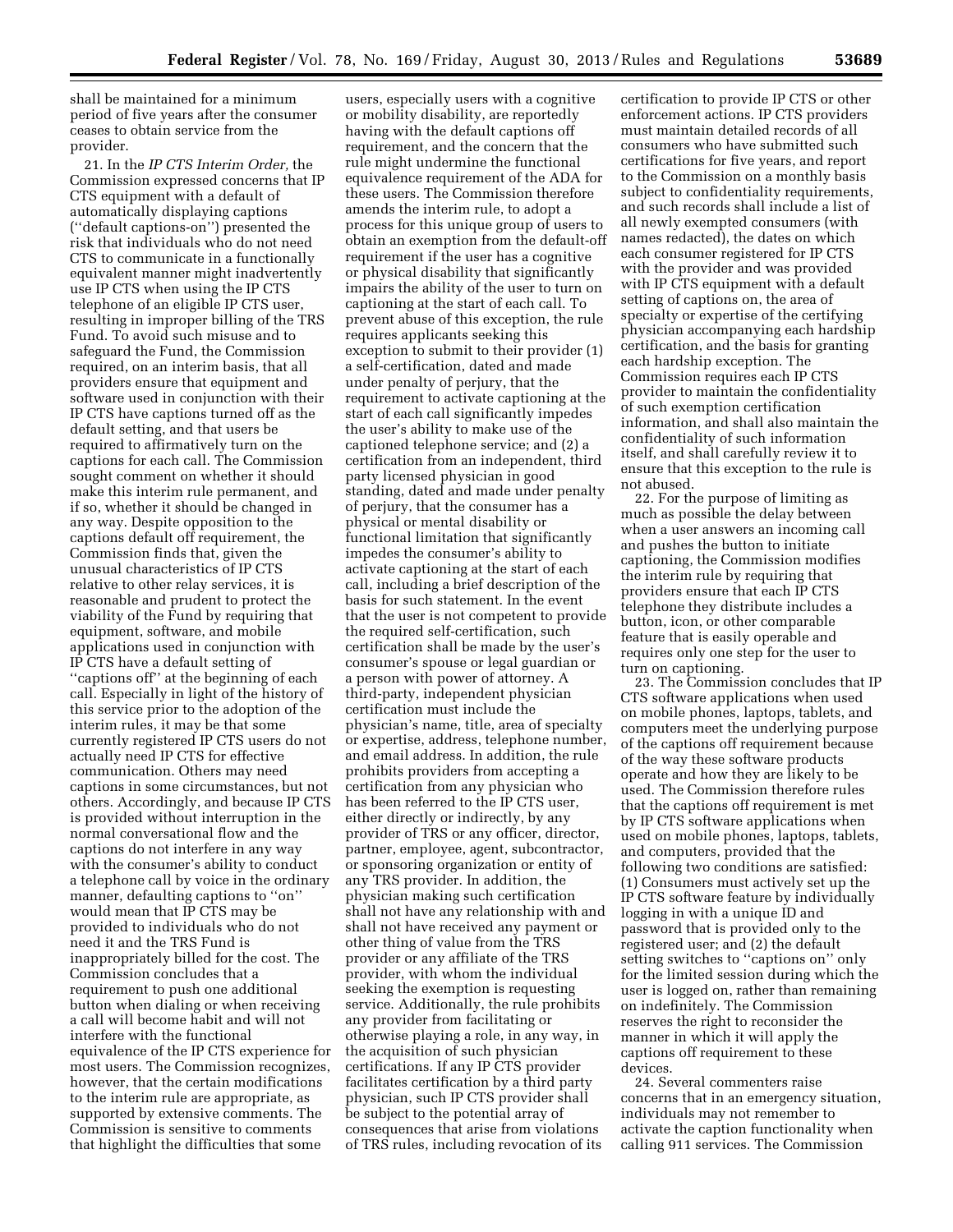finds that the record does not provide sufficient data to enable it to evaluate the extent of this hazard or the technical feasibility of configuring equipment so that captions are defaulted to "on" solely for 911 calls. The Commission will continue to monitor and seek comment on this issue. In order to address immediate concerns about 911 calling, the Commission permits, in document FCC 13–118, providers to turn on captions automatically for 911 calls if it is technically feasible to do so while maintaining captions defaulted to off for other calls. In the Notice accompanying document FCC 13–118, the Commission seeks comment on other issues related to its default caption-off rule, including whether the rule should apply to answering machines and similar devices. The Notice also asks whether an exemption should be provided for consumers with IP CTS phones that are available only to registered IP CTS users, or whether there should be any other exemptions to the captions default off rule. The Commission declines, at this time to create any further exemption to the default caption-off rule, such as for IP CTS users who live alone, live only with other individuals who are hard of hearing, or who are in an office setting with sole access to the IP CTS phone. The Commission remains concerned that even a consumer living alone may not need captioning for every call, and that a default off setting may be needed to prevent unneeded use of the captioning. The Commission remains open, however, to revisiting this conclusion in the future, and for this reason solicits comments on the issue.

25. The interim rules adopted in the *IP CTS Interim Order* are set to expire on September 3, 2013, which will be less than 30 days after these rule extensions will be published in the **Federal Register**. The Commission therefore extends the effectiveness of each interim rule until the final rule replacing it becomes effective.

### **Final Regulatory Flexibility Certification**

26. The Regulatory Flexibility Act of 1980, as amended (RFA), requires that a regulatory flexibility analysis be prepared for rulemaking proceedings, unless the agency certifies that ''the rule will not have a significant economic impact on a substantial number of small entities.'' The RFA generally defines ''small entity'' as having the same meaning as the terms ''small business,'' ''small organization,'' and ''small governmental jurisdiction.'' In addition, the term ''small business'' has the same meaning as the term ''small business

concern'' under the Small Business Act. A small business concern is one which: (1) Is independently owned and operated; (2) is not dominant in its field of operation; and (3) satisfies any additional criteria established by the Small Business Administration (SBA).

27. Internet protocol captioned telephone relay service (IP CTS) is a form of telecommunications relay service (TRS) that permits people who can speak, but who have difficulty hearing over the telephone, to speak directly to another party on a telephone call and to use an Internet Protocolenabled device to simultaneously listen to the other party and read captions of what that party is saying. During the spring and fall of 2012, the Commission witnessed an unusually steep increase in the growth of IP CTS minutes. This sudden and unprecedented escalation raised serious concerns for the Interstate Telecommunications Relay Services (TRS) Fund (Fund) that, if not immediately addressed, threatened to overwhelm and, therefore, jeopardize the Fund for all forms of TRS. In order to protect the Fund, on January 25, 2013, the Commission took swift and immediate action, in the *IP CTS Interim Order,* to terminate, on an interim basis, provider practices that appeared to be resulting in the use of IP CTS by individuals who did not need this service to communicate in a functionally equivalent manner.

28. In document FCC 13–118, the Commission modifies and makes permanent certain of those interim rules. The Commission therefore permanently prohibits all referrals for rewards programs and any other form of direct or indirect incentives, financial or otherwise, to register for or use IP CTS or for referral of IP CTS customers. The Commission also adopts as a final rule its interim requirement that each IP CTS provider, in order to be eligible for compensation from the Fund for providing service to new IP CTS users, (i) to register each new IP CTS user, and, (ii) as part of the registration process, to obtain from each user a self-certification that the user has a hearing loss that necessitates IP CTS to communicate in a manner that is functionally equivalent to communication by conventional voice telephone users. The Commission further makes permanent its interim rule requiring IP CTS providers to ensure that equipment and software used in conjunction with their service have a default setting of captions off at the beginning of each call, so that the consumer must take an affirmative step to turn on the captions each time the consumer wishes to use IP CTS, while allowing IP CTS users to apply for an

exception to this provision upon a showing of hardship. Document FCC 13–118 also adopts rules: (1) Requiring each IP CTS provider, as a condition of continuing to offer service to existing IP CTS users, (a) to register each such user with the IP CTS provider and (b) as part of the registration process, to obtain from each user self-certification that the user has a hearing loss that necessitates IP CTS to communicate in a manner that is functionally equivalent to communication by conventional voice telephone users and that the user understands the nature and restrictions of IP CTS; (2) requiring IP CTS equipment to have labels informing consumers that IP CTS may be used only by the person(s) registered to use the equipment; (3) prohibiting all providers from receiving compensation from the Fund for minutes of use generated from IP CTS users receiving IP CTS equipment, at no cost or below \$75 on or after the effective date of this rule; and (4) making provider compensation contingent on compliance with the requirements for user selfcertification.

29. The Commission believes that none of these requirements would impose a significant economic impact on providers, including small businesses. Specifically, each of the new requirements is either already in place, or entails only minor operational changes that can be accomplished at minimal cost to each provider of IP CTS, including small businesses, and each requirement is necessary to help to ensure that IP CTS is as immune as possible from waste, fraud and abuse that could otherwise threaten the longterm viability of this program. In particular, the hardship exemption adopted in document FCC 13–118 will impose new reporting and recordkeeping obligations on all IP CTS providers, including small entities. However, the reporting and recordkeeping requirements will not be substantial, because each IP CTS provider will have a one-time requirement for each consumer who qualifies for the hardship exemption. Moreover, the hardship exemption was supported by all commenters, including all IP CTS providers. Because the exemption will allow the impacted consumers to be able to make use of the service, the hardship exemption should result in additional legitimate compensable minutes for IP CTS providers, and thereby benefit such providers, including small entities. The Commission thus finds that the hardship exemption will not cause any significant economic impact on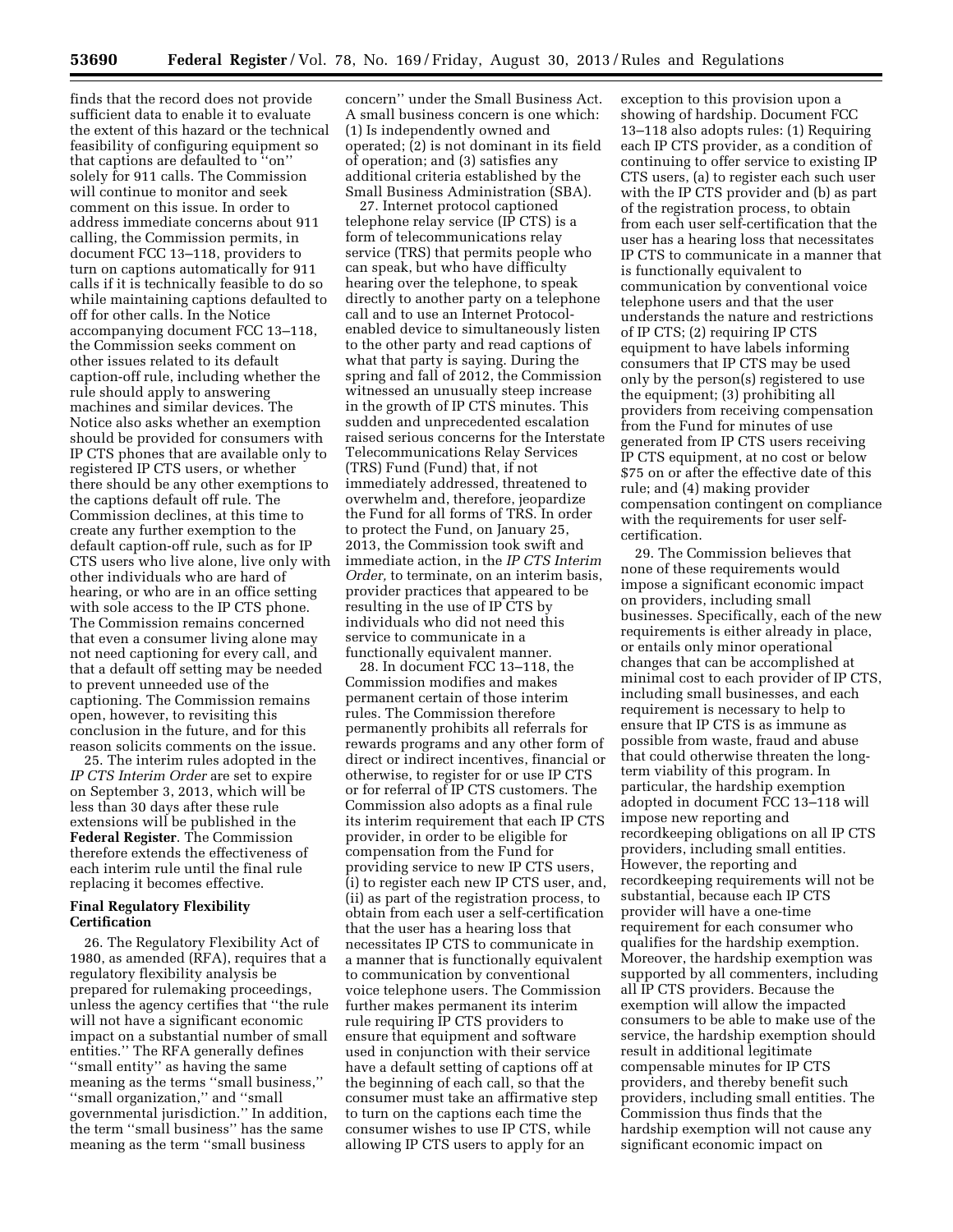providers, including those which are small entities. Additionally, although the 911 exception will require a onetime software change on the part of providers, it is only required if technically feasible, and the requirement to implement such software change is outweighed by the public safety benefit of better access to 911 service. Therefore, the Commission finds that the 911 exception will not cause any significant economic impact on providers, including those which are small entities.

30. Therefore, the Commission concludes that there will be no significant economic impact on the small entities affected by the changes adopted in document FCC 13–118.

31. In analyzing whether a substantial number of small entities will be affected by the requirements adopted in document FCC 13–118, the Commission notes that the SBA has developed a small business size standard for Wired Telecommunications Carriers, which consists of all such firms having 1,500 or fewer employees. Four providers currently receive compensation from the Interstate TRS Fund for providing IP CTS: Hamilton Relay, Inc.; Purple Communications, Inc.; Sorenson Communications, Inc. and its whollyowned subsidiary CaptionCall; and Sprint Nextel Corporation. In addition, Miracom USA, Inc. has applied to the Commission for certification to be authorized to receive compensation from the Interstate TRS Fund (Fund) to provide IP CTS. The Commission concludes that two of the five IP CTS providers and applicants that would be affected by the proposed rules are deemed to be small entities under the SBA's small business size standard. Because each of the new requirements adopted in the in document FCC 13–118 is either already in place or has no, or minimal, economic impact upon small entities, the Commission concludes that there will be no significant economic impact on the small entities affected by the changes adopted in document FCC 13–118, and adopts these rules as necessary to help to ensure that IP CTS is as immune as possible from waste, fraud and abuse that could otherwise threaten the long-term viability of this program.

32. Therefore, for all of the reasons stated above, the Commission certifies that the requirements of document FCC 13–118 will not have a significant economic impact on a substantial number of small entities.

33. The Commission will send a copy of document FCC 13–118, including a copy of the Final Regulatory Flexibility

Certification, to the Chief Counsel for Advocacy of the SBA.

#### **Congressional Review Act**

34. The Commission will send a copy of document FCC 13–118 in a report to be sent to Congress and the Governmental Accountability Office pursuant to the Congressional Review Act, 5 U.S.C. 801(a)(1)(A).

#### **Ordering Clauses**

Pursuant to the authority contained in sections 1, 2, 4(i), (4)(j) and 225 of the Communications Act of 1934, as amended, 47 U.S.C. 151, 152, 154(i), 154(j) and 225, document FCC 13–118 Report and Order is hereby *adopted.* 

The final rules on referrals for rewards, 47 CFR 64.604(c)(8) of the Commission's rules, *shall be* effective September 30, 2013, pursuant to 5 U.S.C. 553(d) and § 1.427(a) of the Commission's rules, 47 CFR 1.427(a).

The interim rules on referrals for rewards, 47 CFR 64.604(c)(8) of the Commission's rules, adopted in the Commission's *IP CTS Interim Order,*  document FCC 13–13, *shall continue to be effective* until the final rules on referrals for rewards adopted herein become effective.

The interim rules on new user registration and certification, 47 CFR 64.604(c)(9) of the Commission's rules, adopted in the Commission's *IP CTS Interim Order,* document FCC 13–13, *shall continue to be effective* until the final rules on user registration and certification adopted herein become effective.

The final rules requiring a default setting of captions off, 47 CFR 64.604(c)(10)(i), (c)(10)(ii), (c)(10)(iii) and (c)(10)(v) of the Commission's rules, *shall be effective* September 30, 2013, pursuant to 5 U.S.C. 553(d) and 1.427(a) of the Commission's rules, 47 CFR 1.427(a).

The interim rules requiring a default setting of captions off, 47 CFR 64.604(c)(10) of the Commission's rules, adopted in the Commission's *IP CTS Interim Order,* document FCC 13–118, *shall continue to be effective* until the final rules requiring a default setting of captions off adopted herein become effective.

The final rules regarding compensation of IP CTS providers in regard to minutes of use generated by consumers receiving certain IP CTS equipment and the final rules prohibiting persons who have not registered for IP CTS from using IP CTS equipment with captions turned on, 47 CFR 64.604(c)(11)(i) and (ii) of the Commission's rules, *shall be effective*  September 30, 2013, pursuant to 5

U.S.C. 553(d) and § 1.427(a) of the Commission's rules, 47 CFR 1.427(a).

The Commission's Consumer and Governmental Affairs Bureau, Reference Information Center, *shall send* a copy of document FCC 13–118 Report and Order, including the Final Regulatory Flexibility Certification, to the Chief Counsel for advocacy of the Small Business Administration.

# **List of Subjects in 47 CFR Part 64**

Individuals with disabilities, Reporting and recordkeeping requirements, Telecommunications.

For the reasons discussed in the preamble, the Federal Communications Commission amends 47 CFR part 64 as follows:

# **PART 64—MISCELLANEOUS RULES RELATING TO COMMON CARRIERS**

■ 1. The authority citation to part 64 continues to read as follows:

**Authority:** 47 U.S.C. 154, 254(k); 403(b)(2)(B), (c), Pub. L. 104–104, 110 Stat. 56. Interpret or apply 47 U.S.C. 201, 218, 222, 225, 226, 227, 228, 254(k), 616, 620, and the Middle Class Tax Relief and Job Creation Act of 2012, Pub. L. 112–96, unless otherwise noted.

■ 2. Amend § 64.604 by revising paragraphs  $(c)(8)$ ,  $(9)$ , and  $(10)$ , and by adding paragraph (c)(11) as follows:

### **§ 64.604 Mandatory minimum standards.**

# \* \* \* \* \*

(c) \* \* \* (8) *Incentives for use of IP CTS.* (i) An IP CTS provider shall not offer or provide to any person or entity that registers to use IP CTS any form of direct or indirect incentives, financial or otherwise, to register for or use IP CTS.

(ii) An IP CTS provider shall not offer or provide to a hearing health professional any direct or indirect incentives, financial or otherwise, that are tied to a consumer's decision to register for or use IP CTS. Where an IP CTS provider offers or provides IP CTS equipment, directly or indirectly, to a hearing health professional, and such professional makes or has the opportunity to make a profit on the sale of the equipment to consumers, such IP CTS provider shall be deemed to be offering or providing a form of incentive tied to a consumer's decision to register for or use IP CTS.

(iii) Joint marketing arrangements between IP CTS providers and hearing health professionals shall be prohibited.

(iv) For the purpose of this paragraph (c)(8), a hearing health professional is any medical or non-medical professional who advises consumers with regard to hearing disabilities.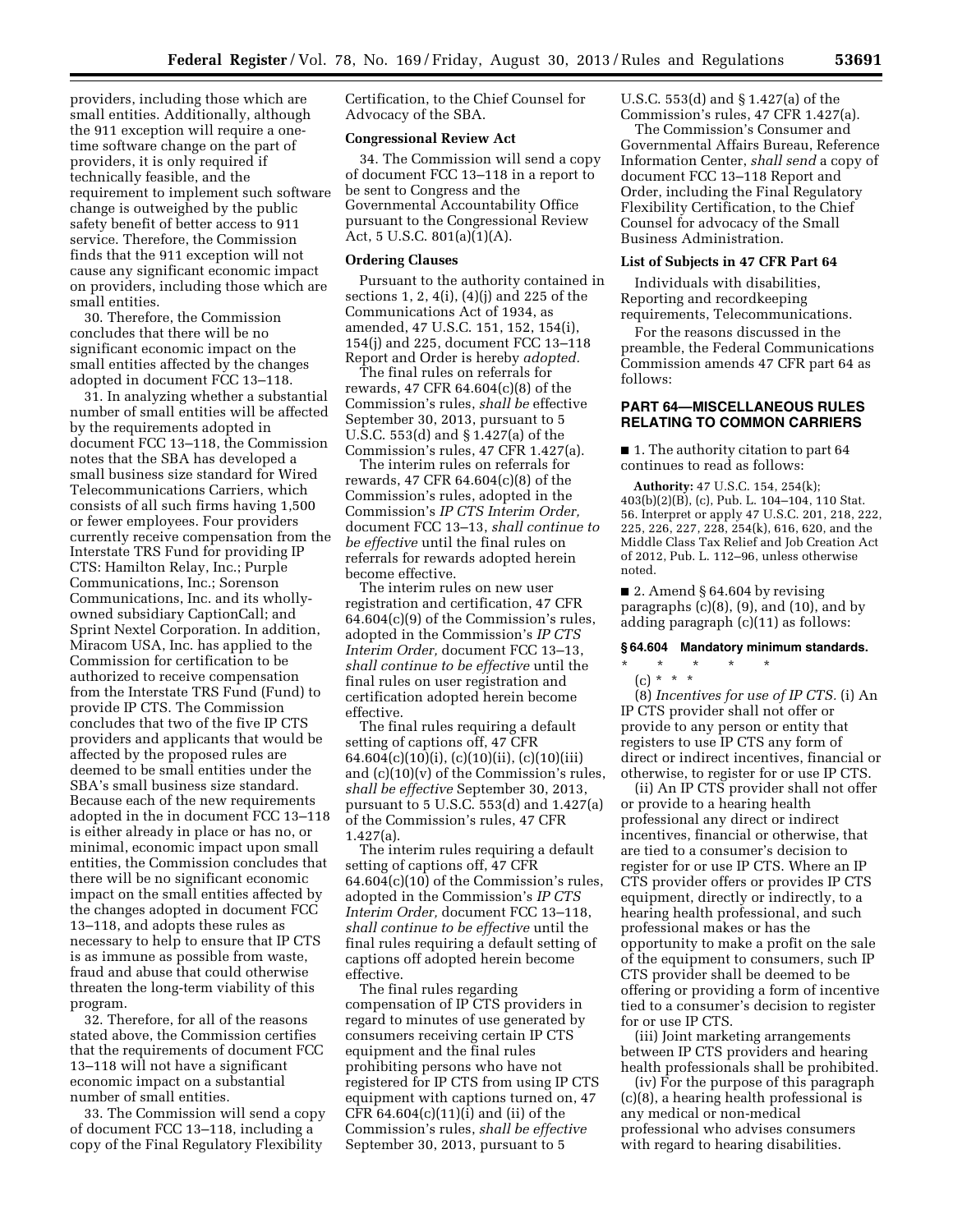(v) Any IP CTS provider that does not comply with this paragraph (c)(8) shall be ineligible for compensation for such IP CTS from the TRS Fund.

(9) *IP CTS registration and certification requirements.* (i) IP CTS providers must first obtain the following registration information from each consumer prior to requesting compensation from the TRS Fund for service provided to the consumer. The consumer's full name, date of birth, last four digits of the consumer's social security number, address and telephone number.

(ii) *Self-certification prior to demarcation date.* IP CTS providers, in order to be eligible to receive compensation from the TRS Fund for providing IP CTS, also must first obtain a written certification from the consumer, and if obtained prior to the demarcation date, such written certification shall attest that the consumer needs IP CTS to communicate in a manner that is functionally equivalent to the ability of a hearing individual to communicate using voice communication services. The certification must include the consumer's certification that:

(A) The consumer has a hearing loss that necessitates IP CTS to communicate in a manner that is functionally equivalent to communication by conventional voice telephone users;

(B) The consumer understands that the captioning service is provided by a live communications assistant; and

(C) The consumer understands that the cost of IP CTS is funded by the TRS Fund.

(iii) *Self-certification on or after demarcation date.* IP CTS providers must also first obtain from each consumer prior to requesting compensation from the TRS Fund for the consumer, a written certification from the consumer, and if obtained on or after the demarcation date, such certification shall state that:

(A) The consumer has a hearing loss that necessitates use of captioned telephone service;

(B) The consumer understands that the captioning on captioned telephone service is provided by a live communications assistant who listens to the other party on the line and provides the text on the captioned phone;

(C) The consumer understands that the cost of captioning each Internet protocol captioned telephone call is funded through a federal program; and

(D) The consumer will not permit, to the best of the consumer's ability, persons who have not registered to use Internet protocol captioned telephone service to make captioned telephone

calls on the consumer's registered IP captioned telephone service or device.

(iv) The certification required by paragraphs (c)(9)(ii) and (iii) of this section must be made on a form separate from any other agreement or form, and must include a separate consumer signature specific to the certification. Beginning on the demarcation date, such certification shall be made under penalty of perjury. For purposes of this section, an electronic signature, defined by the Electronic Signatures in Global and National Commerce Act, 15 U.S.C. 7001 *et seq.,* as an electronic sound, symbol, or process, attached to or logically associated with a contract or other record and executed or adopted by a person with the intent to sign the record, has the same legal effect as a written signature.

(v) *Third-party certification prior to demarcation date.* Where IP CTS equipment is or has been obtained by a consumer from an IP CTS provider, directly or indirectly, at no charge or for less than \$75 and the consumer was registered in accordance with the requirements of paragraph (c)(9) of this section prior to the demarcation date, the IP CTS provider must also obtain from each consumer prior to requesting compensation from the TRS Fund for the consumer, written certification provided and signed by an independent third-party professional, except as provided in paragraph (c)(9)(xi) of this section.

(vi) To comply with paragraph  $(c)(9)(v)$  of this section, the independent professional providing certification must:

(A) Be qualified to evaluate an individual's hearing loss in accordance with applicable professional standards, and may include, but are not limited to, community-based social service providers, hearing related professionals, vocational rehabilitation counselors, occupational therapists, social workers, educators, audiologists, speech pathologists, hearing instrument specialists, and doctors, nurses and other medical or health professionals;

(B) Provide his or her name, title, and contact information, including address, telephone number, and email address; and

(C) Certify in writing that the IP CTS user is an individual with hearing loss who needs IP CTS to communicate in a manner that is functionally equivalent to telephone service experienced by individuals without hearing disabilities.

(vii) *Third-party certification on or after demarcation date.* Where IP CTS equipment is or has been obtained by a consumer from an IP CTS provider, directly or indirectly, at no charge or for

less than \$75, the consumer (in cases where the equipment was obtained directly from the IP CTS provider) has not subsequently paid \$75 to the IP CTS provider for the equipment prior to the date the consumer is registered to use IP CTS, and the consumer is registered in accordance with the requirements of this paragraph (c)(9) on or after the demarcation date, the IP CTS provider must also, prior to requesting compensation from the TRS Fund for service to the consumer, obtain from each consumer written certification provided and signed by an independent third-party professional, except as provided in paragraph (c)(9)(xi) of this section.

**Note to paragraphs (c)(9)(ii), (iii), (iv), (v) and (vii):** The date demarking which certification obligations apply to which consumers shall be the date when notice of OMB approval of the amendments to the registration and certification requirements is published. The FCC will publish a notice of the effective date along with a corrective amendment to specify the demarcation date.

(viii) To comply with paragraph (c)(9)(vii) of this section, the independent third-party professional providing certification must:

(A) Be qualified to evaluate an individual's hearing loss in accordance with applicable professional standards, and must be either a physician, audiologist, or other hearing related professional. Such professional shall not have been referred to the IP CTS user, either directly or indirectly, by any provider of TRS or any officer, director, partner, employee, agent, subcontractor, or sponsoring organization or entity (collectively ''affiliate'') of any TRS provider. Nor shall the third party professional making such certification have any business, family or social relationship with the TRS provider or any affiliate of the TRS provider from which the consumer is receiving or will receive service.

(B) Provide his or her name, title, and contact information, including address, telephone number, and email address.

(C) Certify in writing, under penalty of perjury, that the IP CTS user is an individual with hearing loss that necessitates use of captioned telephone service and that the third party professional understands that the captioning on captioned telephone service is provided by a live communications assistant and is funded through a federal program.

(ix) In instances where the consumer has obtained IP CTS equipment from a local, state, or federal governmental program, the consumer may present documentation to the IP CTS provider demonstrating that the equipment was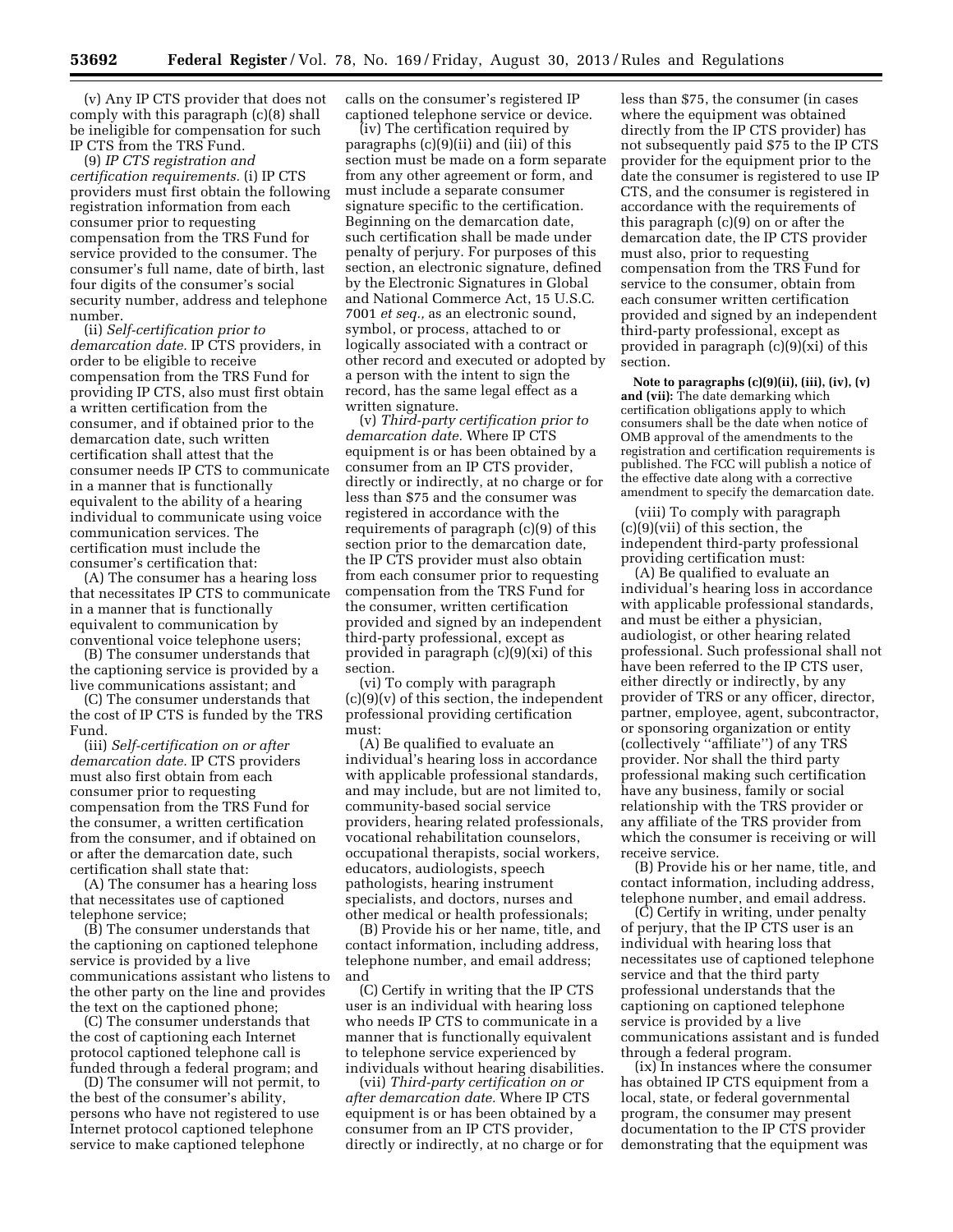obtained through one of these programs, in lieu of providing an independent, third-party certification under paragraphs  $(c)(9)(v)$  and  $(vii)$  of this section.

(x) Each IP CTS provider shall maintain records of any registration and certification information for a period of at least five years after the consumer ceases to obtain service from the provider and shall maintain the confidentiality of such registration and certification information, and may not disclose such registration and certification information or the content of such registration and certification information except as required by law or regulation.

(xi) IP CTS providers must obtain registration information and certification of hearing loss from all IP CTS users who began receiving service prior to March 7, 2013. Notwithstanding any other provision of paragraph (c)(9) of this section, IP CTS providers shall be compensated for compensable minutes of use generated prior to the registration deadline by any such users, but shall not receive compensation for minutes of IP CTS use generated on or after the registration deadline by any IP CTS user who has not been registered.

**Note to paragraph (c)(9)(xi):** The deadline for compliance with the requirement for IP CTS providers to register consumers who began service prior to March 7, 2013 shall be 180 days after OMB approval has been obtained, and IP CTS providers shall be permitted to receive compensation for minutes of use generated by such consumers prior to the registration deadline. The FCC will publish a notice of the effective date along with a corrective amendment to specify the deadline for compliance.

(10) *IP CTS default settings.* (i) IP CTS providers must ensure that their equipment and software applications used in conjunction with their service have a default setting of captions off, so that all IP CTS users must affirmatively turn on captioning for each telephone call initiated or received before captioning is provided.

(ii) Each IP CTS provider shall ensure that each IP CTS telephone they distribute, directly or indirectly, shall include a button, icon, or other comparable feature that is easily operable and requires only one step for the consumer to turn on captioning.

(iii) For software applications on mobile phones, laptops, tablets, computers or other similar devices, the requirements of this paragraph (c)(10) are satisfied so long as:

(A) Consumers must log in to access the IP CTS software feature with a unique ID and password, and

(B) The default setting switches to captions on only while the consumer is logged in, and does not remain on indefinitely.

(iv) *Hardship exception.* If a consumer has a cognitive or physical disability that significantly impedes the ability of the consumer to turn on captioning at the start of each call, the IP CTS provider may set that consumer's IP CTS telephone to have a default of captions on, provided that the consumer submits, in addition to the selfcertification required under paragraphs (c)(9)(ii) or (iii) of this section, the following to the IP CTS provider:

(A) A self-certification, dated and made under penalty of perjury, that the requirement to turn on captioning at the start of each call significantly impedes the consumer's ability to make use of captioned telephone service, provided that such certification shall be made by the consumer's spouse or legal guardian or a person with power of attorney where the consumer is not competent to provide the required self-certification; and

(B) A certification from a licensed, independent, third party physician in good standing, dated and made under penalty of perjury, that the consumer has a physical or mental disability or functional limitation that significantly impedes the consumer's ability to activate captioning at the start of each call, including a brief description of the basis for such statement. Such physician shall be the consumer's primary care physician or a physician whose specialty is such that the physician is qualified to make such certification and shall provide his or her name, title, area of specialty or expertise, and contact information, including address, telephone number, and email address on such certification. Providers shall not accept a certification from any physician referred to the IP CTS user, either directly or indirectly, by any provider of TRS or any officer, director, partner, employee, agent, subcontractor, or sponsoring organization or entity (collectively ''affiliate'') of any TRS provider. Nor shall the physician making such certification have any business, family or social relationship with and shall not have received any payment, referral, or other thing of value from the TRS provider or any affiliate of the TRS provider from which the consumer is receiving service.

(C) Each IP CTS provider shall maintain detailed records of all consumers, who, because of a showing of hardship under this section, have been permitted to receive IP CTS equipment with a setting of default captions on, including the dated and

signed consumer and physician certifications submitted by each such consumer pursuant to this paragraph (c)(10)(iv), for a period of at least five years after the consumer ceases to obtain service from the provider. Each IP CTS provider shall maintain the confidentiality of such certification information, and may not disclose such certification information or the content of such certification information except as required by law or regulation.

(D) Each IP CTS provider shall submit, on a monthly basis and subject to confidentiality requirements, a report to the Commission on the consumers who have received a hardship exception pursuant to this paragraph (c)(10)(iv), which shall include a list of such newly excepted individuals (with names redacted), including the dates on which each individual registered for IP CTS with the provider and was provided with IP CTS equipment with a default setting of captions on, the area of specialty or expertise of the certifying physician accompanying each hardship certification, and the basis for granting each hardship exception.

(v) *911 Calling.* Each IP CTS provider may turn captions on automatically for 911 calls so long as the provider remains in compliance with the provisions of this paragraph (c)(10) for all other types of calls.

(11) *IP CTS Equipment.* (i) Any IP CTS provider, including its officers, directors, partners, employees, agents, subcontractors, and sponsoring organizations and entities, that provides equipment, software or applications to consumers, directly or indirectly, at no charge or for less than \$75, whether through giveaway, sale, loan, or otherwise, on or after September 30, 2013 shall be ineligible to receive compensation for minutes of IP CTS use generated by consumers using such equipment. An IP CTS provider may provide software or applications at no charge or for less than \$75 to a consumer who has already paid a minimum of \$75 for equipment, software or applications to that IP CTS provider without affecting the IP CTS provider's eligibility to receive compensation for minutes of IP CTS use generated by that consumer. This paragraph (c)(11)(i) of this section shall not apply in instances where the consumer has obtained IP CTS equipment from a local, state, or federal governmental program.

(ii) No person shall use IP CTS equipment or software with the captioning on, unless:

(A) Such person is registered to use IP CTS pursuant to paragraph (c)(9) of this section; or